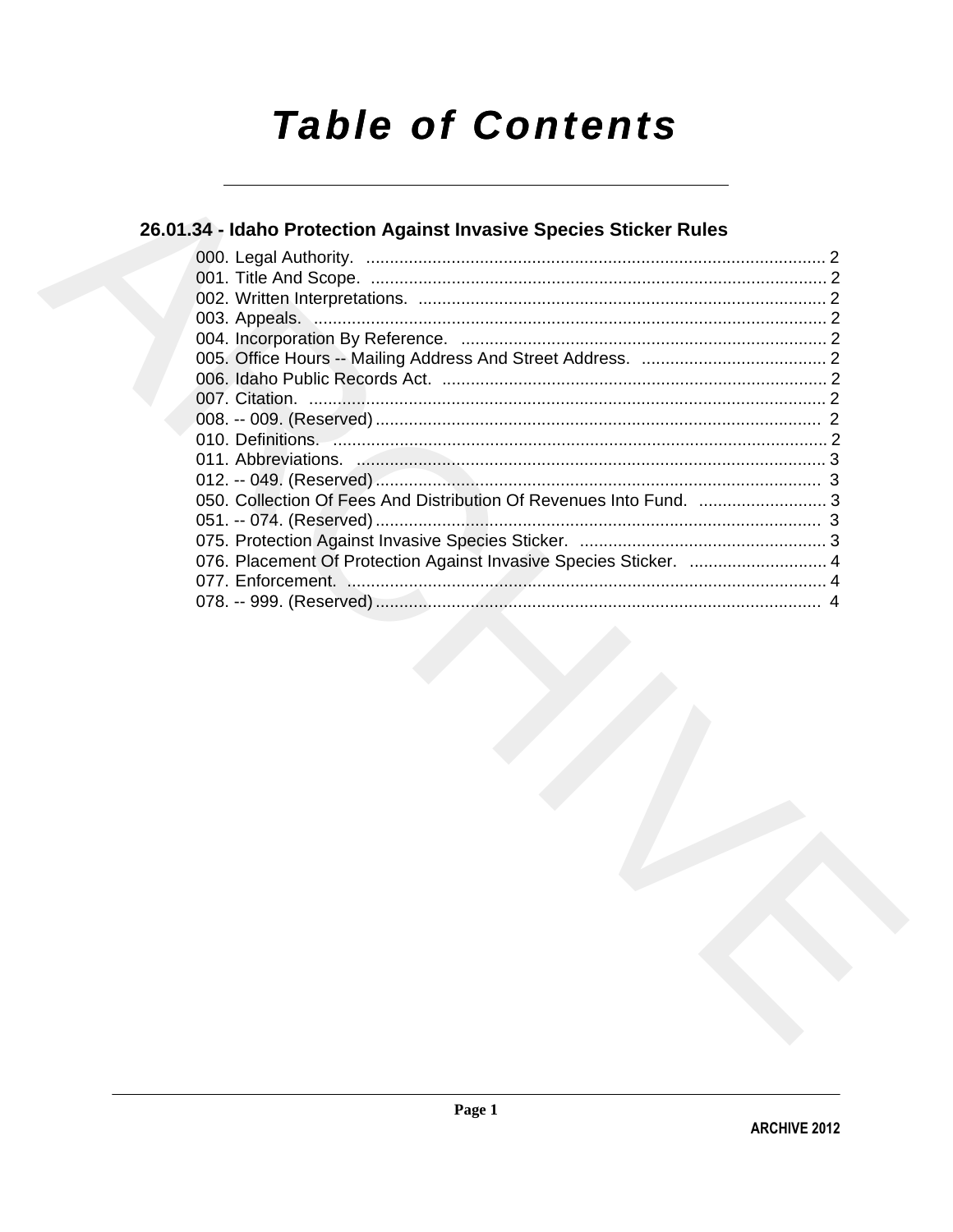#### **IDAPA 26 TITLE 01 CHAPTER 34**

# **26.01.34 - IDAHO PROTECTION AGAINST INVASIVE SPECIES STICKER RULES**

### <span id="page-1-1"></span><span id="page-1-0"></span>**000. LEGAL AUTHORITY.**

**26.01.34 - IDANO PROTECTION AGAINST INVASIVE SPECIES STICKER RULES<br>
196.** IDEAL ATTITORTY, interaction and Proteins of 7002 Jube Columb Terms and the state of the state of the state of the state of the state of the state The Idaho Park and Recreation Board is authorized under Section 67-7002, Idaho Code to promulgate rules to aid in the administration of the Idaho Safe Boating Act, Title 67, Chapter 70, Idaho Code; and is authorized under Section 67-7008A, Idaho Code, to promulgate rules prescribing the display of protection against invasive species stickers.  $(3-29-10)$ 

### <span id="page-1-2"></span>**001. TITLE AND SCOPE.**

**01.** Title. The title of this chapter is cited in full as Idaho Department of Parks and Recreation Rules, 26.01.34, "Idaho Protection Against Invasive Species Sticker Rules." (3-29-10) IDAPA 26.01.34, "Idaho Protection Against Invasive Species Sticker Rules."

**02. Scope**. This chapter establishes rules to aid in the administration and enforcement of the Idaho Safe Boating Act, Title 67, Chapter 70, Idaho Code. (3-29-10)

#### <span id="page-1-3"></span>**002. WRITTEN INTERPRETATIONS.**

This agency has written interpretations of these rules, in the form of explanatory comments accompanying the notice of proposed rulemaking that originally proposed the rules, or documentation of compliance with IDAPA 26.01.01,<br>"Rules of Administrative Procedure of the Idaho Park and Recreation Board," Section 150. (3-29-10) "Rules of Administrative Procedure of the Idaho Park and Recreation Board," Section 150.

#### <span id="page-1-4"></span>**003. APPEALS.**

Any person who may be adversely affected by a final decision, ruling, or direction of the director may appeal the decision, ruling, or direction as outlined under IDAPA 26.01.01.250, "Rules of Administrative Procedure of the Idaho<br>Park and Recreation Board." (3-29-10) Park and Recreation Board."

#### <span id="page-1-5"></span>**004. INCORPORATION BY REFERENCE.**

There are no documents incorporated by reference in this chapter. (3-29-10)

## <span id="page-1-6"></span>**005. OFFICE HOURS -- MAILING ADDRESS AND STREET ADDRESS.**

The state office of the Department of Parks and Recreation is located at 5657 Warm Springs Avenue, Boise, Idaho 83706-0065, (208) 334-4199, Department Website at www.parksandrecreation.idaho.gov. The office hours are 8 a.m. to 5 p.m. Monday through Friday. (3-29-10)

#### <span id="page-1-7"></span>**006. IDAHO PUBLIC RECORDS ACT.**

The Department will comply with Sections 9-337 through 9-350, Idaho Code, when requests for the examination and copying of public records are made. Unless otherwise exempted, all public records in the custody of the Department are subject to disclosure. (3-29-10)

#### <span id="page-1-8"></span>**007. CITATION.**

The official citation of this chapter is IDAPA 26.01.34.000 et seq. For example, the citation for this section is IDAPA 26.01.34.007. (3-29-10)

# <span id="page-1-9"></span>**008. -- 009. (RESERVED)**

#### <span id="page-1-11"></span><span id="page-1-10"></span>**010. DEFINITIONS.**

As used in this chapter: (3-29-10) **01. Commercial Outfitters**. As defined in Section 36-2102(b), Idaho Code. (3-29-10)

- <span id="page-1-13"></span><span id="page-1-12"></span>**02. Department**. The Idaho Department of Parks and Recreation. (3-29-10)
- <span id="page-1-14"></span>**03.** Fund. Invasive Species Fund as defined in Section 22-1911, Idaho Code. (3-29-10)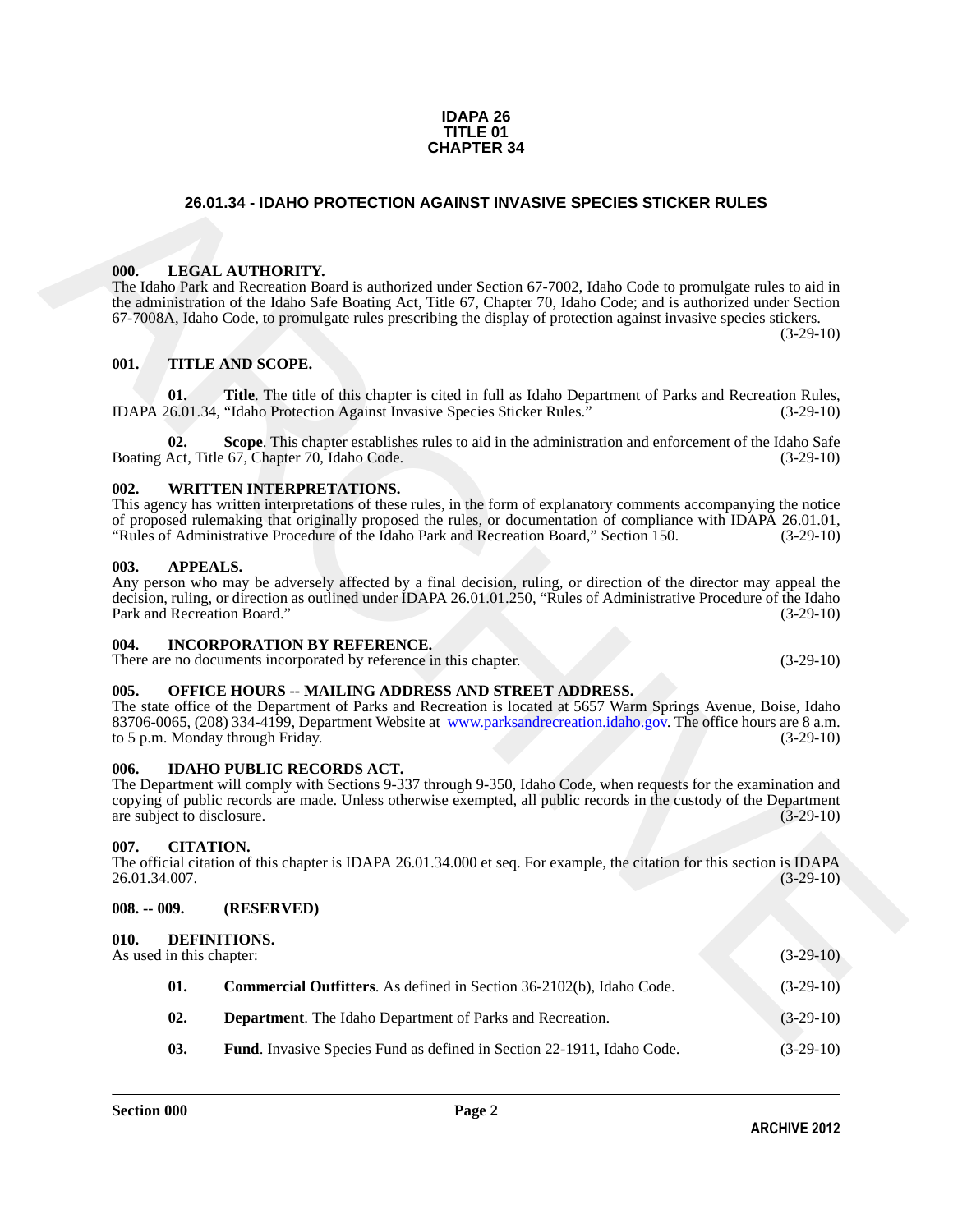# <span id="page-2-5"></span><span id="page-2-2"></span>**050. COLLECTION OF FEES AND DISTRIBUTION OF REVENUES INTO FUND.**

In addition to any other moneys or fees collected pursuant to Section 67-7008 or any other provision of Title 67, Chapter 70, Idaho Code, all vessels are required to pay an additional fee as established in Section 67-7008A, Idaho Code. (3-29-10)

**01. Operator Responsibilities**. The operator of any watercraft required to display a Protection Against Invasive Species Sticker pursuant to this chapter will ensure that fees are paid and that a Protection Against Invasive Species Sticker is displayed on the vessel, except as provided in Subsection 075.01 of this chapter, prior to launch into the public waters of Idaho. (3-29-10) into the public waters of Idaho.

# <span id="page-2-7"></span><span id="page-2-6"></span>**02. Prorated Group Rates for Commercial Outfitters**. (4-7-11)

**a.** Group rates for commercial outfitters with nonmotorized fleets exceeding five (5) vessels will be determined using the number of vessels within the fleet at the time of purchase of the stickers, as provided in Section  $67-7008A(1)(c)$ . Previous or future sticker purchases will be prorated separately.  $(4-7-11)$  $67-7008A(1)(c)$ . Previous or future sticker purchases will be prorated separately.

Chapter 14 Hallio Interior Species Act. The Idaho Involve Species Act of 2008 as evaluated in The 22,<br>
Chapter 19, blanched News Act of Western Copies and Section and Copies Contact (7.39.10)<br>
are compared in S. News Metr **b.** Protection Against Invasive Species Stickers purchased by outfitters or guides who are duly licensed in accordance with Title 36, Chapter 21, Idaho Code, shall be accompanied by an affidavit which shall be signed by the outfitter or guide. The signed affidavit shall verify the number of vessels within the covered fleet and that the appropriate number of Protection Against Invasive Species Stickers has been purchased. The Protection Against Invasive Species Stickers and affidavit shall be kept on file at the outfitter or guide's physical address and shall be made available for inspection upon request of the Department or upon request by law enforcement. Nonmotorized commercial outfitters and guides are not required to place a Protection Against Invasive Species Sticker on their vessels. Identification of commercial outfitted and guided boats shall be in compliance with IDAPA 25.01.01,<br>"Rules of the Outfitters and Guides Licensing Board." Subsection 054.03.a. (4-7-11) "Rules of the Outfitters and Guides Licensing Board," Subsection 054.03.a.

<span id="page-2-8"></span>**Transfer of Funds**. Fees collected will be transferred and deposited into the Fund no less than quarterly during any fiscal year. (3-29-10)

# <span id="page-2-3"></span>**051. -- 074. (RESERVED)**

<span id="page-2-0"></span>**011. ABBREVIATIONS.**

# <span id="page-2-14"></span><span id="page-2-4"></span>**075. PROTECTION AGAINST INVASIVE SPECIES STICKER.**

<span id="page-2-15"></span>**01. Motorized Vessels**. Beginning with the 2010 boating registration season, upon payment of the fees required by Section 050 of these rules, the registration validation sticker as identified in IDAPA 26.01.30, "Idaho Safe Boating Rules," will also serve as the Protection Against Invasive Species Sticker for those vessels registered

# *IDAHO ADMINISTRATIVE CODE IDAPA 26.01.34 - Idaho Protection Department of Parks and Recreation Against Invasive Species Sticker Rules*

<span id="page-2-9"></span>**04. Idaho Invasive Species Act**. The Idaho Invasive Species Act of 2008 as established in Title 22, Chapter 19, Idaho Code.

<span id="page-2-10"></span>**05. Motorized Vessel**. Any watercraft requiring registration under Section 67-7008, Idaho Code, or parable U.S. vessel registration program. (3-29-10) any comparable U.S. vessel registration program.

<span id="page-2-11"></span>**06.** Non-Motorized Vessel. Any watercraft used or capable of being used as a means of transportation on water that is propelled by human effort. For the purpose of this chapter this term does not include small inflatable rafts or other inflatable vessels less than ten (10) feet in length. (3-29-10) (3-29-10)

<span id="page-2-12"></span>**07.** Protection Against Invasive Species Sticker. Any sticker issued by the Department in accordance provisions of Section 67-7008(A), Idaho Code. (3-29-10) with the provisions of Section  $67-7008(A)$ , Idaho Code.

<span id="page-2-13"></span>**08. Registration Validation Sticker**. Any sticker issued by the Department in accordance with the provisions of 67-7008, Idaho Code. (3-29-10)

<span id="page-2-1"></span>There are no abbreviations defined in this chapter. (3-29-10) (3-29-10)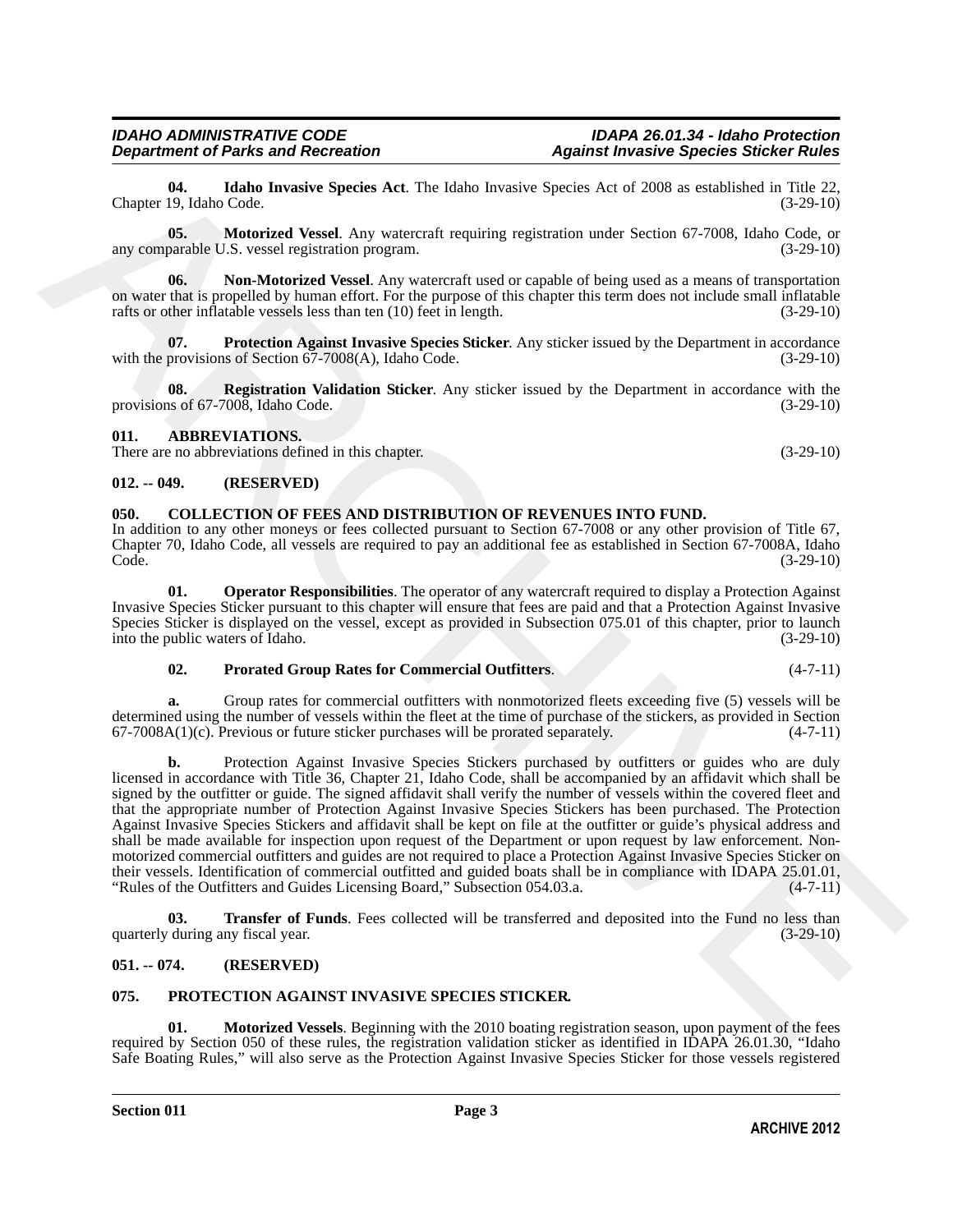pursuant to Section 67-7008, Idaho Code. (3-29-10)

**02. All Other Watercraft**. A separate Protection Against Invasive Species Sticker will be issued for all other watercraft upon payment of the fees required under Section 050 of these rules. (3-29-10)

# <span id="page-3-0"></span>**076. PLACEMENT OF PROTECTION AGAINST INVASIVE SPECIES STICKER.**

# <span id="page-3-7"></span><span id="page-3-5"></span><span id="page-3-4"></span>**01.** Location. (3-29-10)

**a.** Motorized vessel. Except as provided in Subsection 075.01 of this chapter, the Protection Against Invasive Species Sticker should be affixed next to the current year Registration Validation Sticker on the port (left) side of the vessel.

**b.** Non-motorized. Except as provided in Subsection 050.02.a. of this chapter, the Protection Against Invasive Species Sticker should be affixed in the following manner. (4-7-11)

i. For canoes, kayaks, and other small rigid vessels, the Protection Against Invasive Species Sticker should be affixed near the bow above the waterline on the port (left) side, or on top of the vessel if there is little or no waterline distinction. (3-29-10)

ii. For inflatable (non-rigid) vessels, the Protection Against Invasive Species Sticker can be modified to allow attachment of a zip tie, plastic attachment, or other similar mechanism, or be laminated into a hang tag.  $(3-29-10)$ 

<span id="page-3-6"></span>**02. Removal**. Protection Against Invasive Species Stickers issued in accordance with Section 67-<br>(3-29-10) (3-29-10) daho Code, which have become invalid, shall be removed from the vessel. 7008A, Idaho Code, which have become invalid, shall be removed from the vessel.

# <span id="page-3-3"></span><span id="page-3-1"></span>**077. ENFORCEMENT.**

parteame to Section 67.7006, Island Crash.<br>
and the women infinite Argents Potterior Agginal provide Section Section Section Section 16 is easily to the second Section 16 is easily to the Section 16 is easily to the Secti All operators of vessels as defined in this chapter must ensure their vessel is in compliance with the provisions of this chapter when launched upon the public waters of the state of Idaho. Non-compliance with the provisions of this chapter will result in possible assessment of penalties as described in Sec. 67-7033, Idaho Code, the Idaho Safe Boating Act. (3-29-10)

# <span id="page-3-2"></span>**078. -- 999. (RESERVED)**